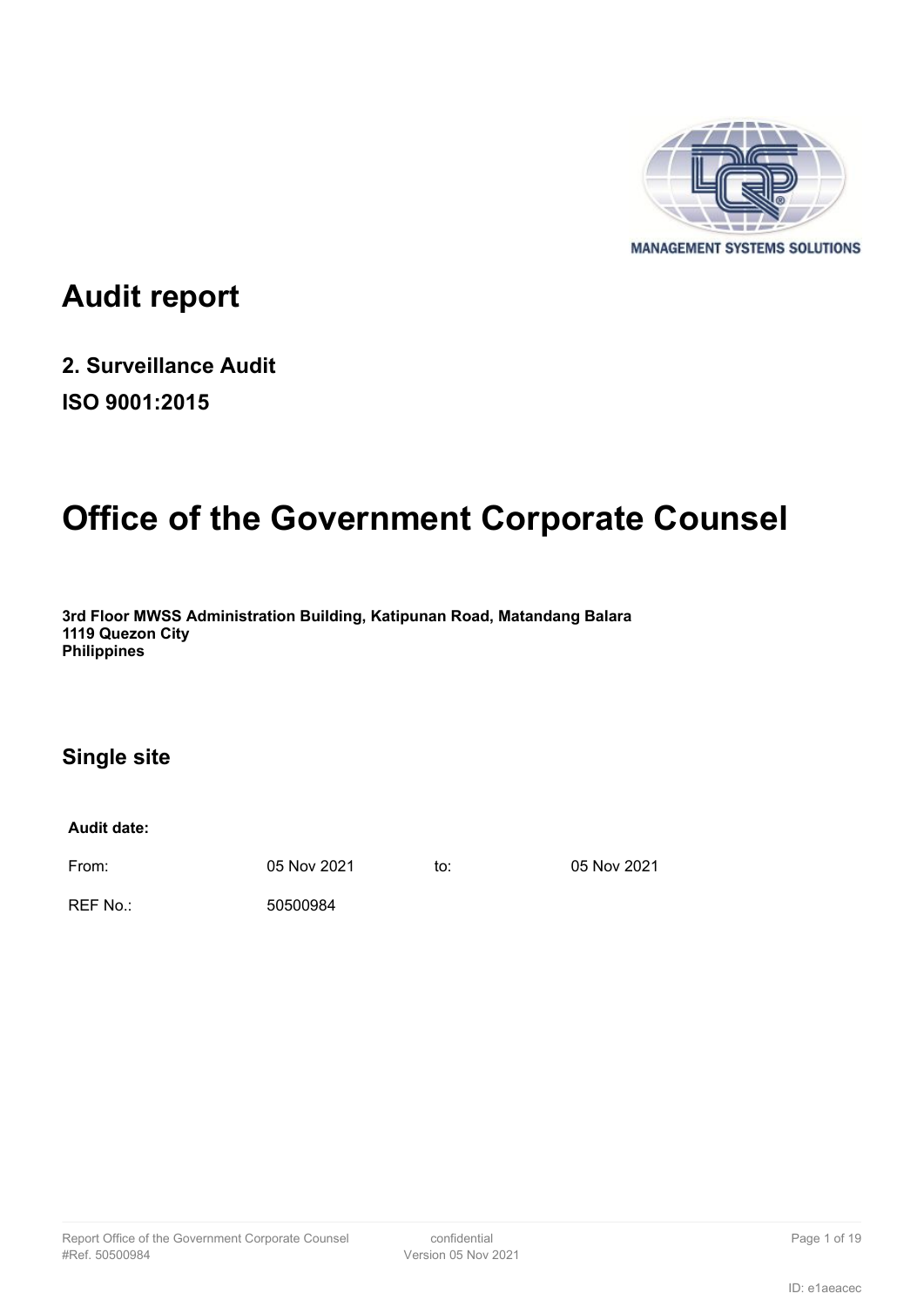

# **1. Certificate recommendation**

Thank you for your cooperation during the recent audit of your organization. This report describes the audit results including strenghts, opportunities, and weaknesses. These results were presented to your management at the closing meeting of the audit. You should now use these results to further strengthen your management system. We look forward to continue our partnership towards sustainable business success.

### **ISO 9001:2015**

#### **Overall evaluation**

**X** The management system is fully effective and fulfils the requirements of the applied standard(s). No nonconformities were identified.

#### **The audit team recommends to DQS in reference to the applied standard:**

 $\boxed{\mathsf{X}}$  The maintenance of the existing certificate.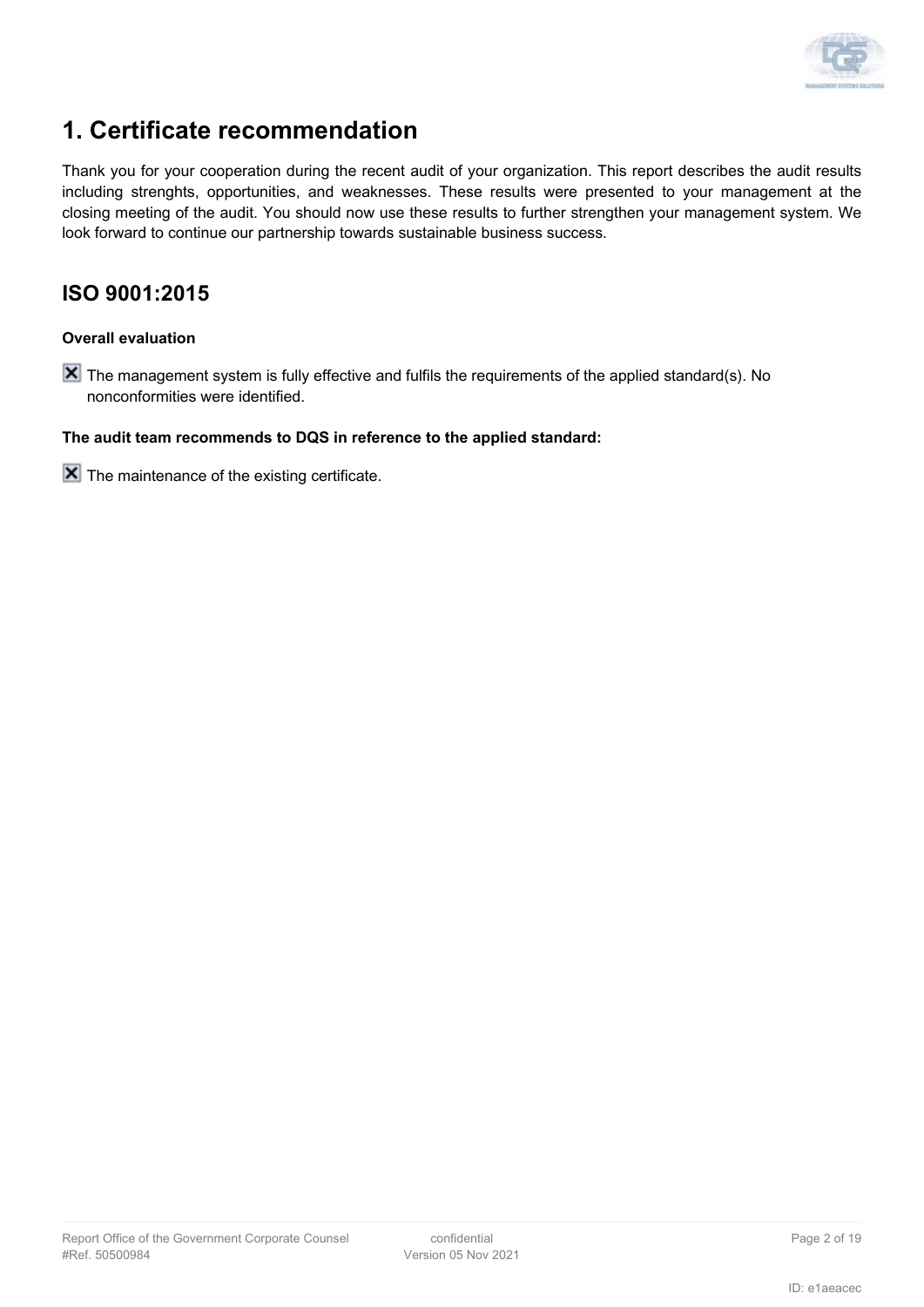

## **2. Audit results**

### **2.1 Executive summary**

The audit team confirms that the audited company has implemented and maintains a management system in accordance with the applied standard(s). Detailed audit results were presented, explained and, as necessary, discussed with the organization's management during the closing meeting. The following chart provides a graphic overview of the respective audit findings and evaluations, which are stated explicitly in chapter 3 of this audit report.



#### *Rating in 4 levels*

*NC = major nonconformity was identified, conformity to standard requirement was not evident or potential risk for providing nonconforming product/service to customer*

*nc = minor nonconformity was identified, single or isolated deficiencies were identified without impact onto the system's effectiveness*

*conf = conforming, all requirements are fully met, (with or without potential for improvement)*

*str = conforming, all requirements are fully met and significant strength was identified, evident through excellent results*

All audit findings are based on a sampling process, targeted towards reliable evidence for effective implementation and compliance of the management system. Where applicable findings and required corrective action plans were or will be agreed upon with the responsible managers or management representatives, steps have been or will be defined to resolve such non-conformity. Further business aspects may exist, positive or negative, which have not been reviewed by the audit team. It is the organization´s responsibility to investigate and evaluate the potential impact and scope of findings, thus continuously ensuring full compliance to the applied standard(s).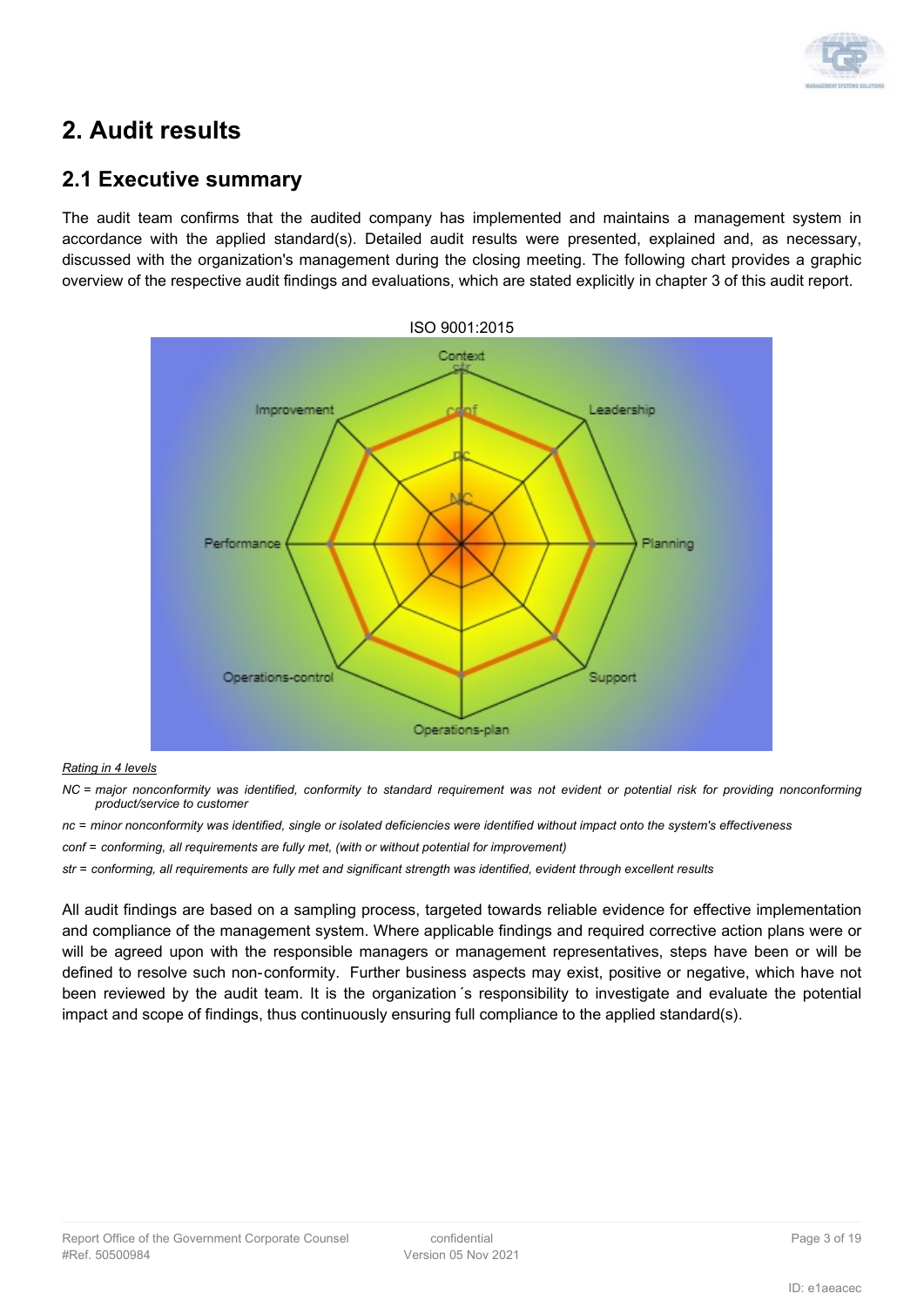

## **2.2 Strength(s) - Exceed(s) the requirements of the standard/specification**

| No.            | <b>Standard</b>         | Requirement | <b>Process</b>                                                                                                                           | <b>Statement</b>                                                                                                                                                                                                                                                                                                                                                                                                                                                                                   | Evaluation |
|----------------|-------------------------|-------------|------------------------------------------------------------------------------------------------------------------------------------------|----------------------------------------------------------------------------------------------------------------------------------------------------------------------------------------------------------------------------------------------------------------------------------------------------------------------------------------------------------------------------------------------------------------------------------------------------------------------------------------------------|------------|
| 1              | <b>ISO</b><br>9001:2015 | 5.1         | Management Review, Internal and<br>External Issues, Risk and<br>Opportunity Register, Interested<br>parties their needs and expectations | The organization has implemented strict<br>COVID-19<br>protocols<br>such<br>as<br>implementation of a Health Protocol<br>Officer, transition of trainings and<br>meetings to online, QR Health Declaration<br>(Stay Safe APP), and 100% Vaccination<br>of all its employees.                                                                                                                                                                                                                       | Strength   |
| $\overline{2}$ | <b>ISO</b><br>9001:2015 | 7.2; 7.3    | Competence, Training, Awareness,<br>Organizational Knowledge                                                                             | The organization has implemented a<br>comprehensive Training Program for its<br>employees in which all of its employees<br>are given at least 1 training per year. CIP:<br>Based on completed trainings for the year<br>they have exceeded this target with some<br>employees having a minimum of 3 to 4<br>completed trainings already for the year.<br>It is commendable that they have utilized<br>training programs which uses Video on<br>Demand for the continual education of its<br>staff. | Strength   |
| 3              | <b>ISO</b><br>9001:2015 | 10.2        | <b>Internal Audits</b>                                                                                                                   | The organization has implemented in its<br>CAR report the use of 5 WHY<br>methodology, and that a comprehensive<br>review and analysis of the root causes of<br>Non-conformities is conducted. A CAR<br>team is also developed to monitor and<br>evaluate the effectiveness of Corrective<br>Actions.                                                                                                                                                                                              | Strength   |
| $\overline{4}$ | <b>ISO</b><br>9001:2015 | 8.1         | Legal Services - Legal Opinion and<br><b>Contract Review</b>                                                                             | It is commendable how the organization<br>implements a Opinion Tracking Form<br>monitors the<br>which<br>timeline<br>and<br>completion of activities to ensure quality<br>services and are delivered on time.                                                                                                                                                                                                                                                                                      | Strength   |
| 5              | <b>ISO</b><br>9001:2015 | 9.1         | KPM Monitoring, Performance<br>Evaluation, Objectives, Improvement                                                                       | It is noteworthy that the organization has<br>achieved a client satisfaction rating of<br>98% in its customer feedback and<br>evaluation.                                                                                                                                                                                                                                                                                                                                                          | Strength   |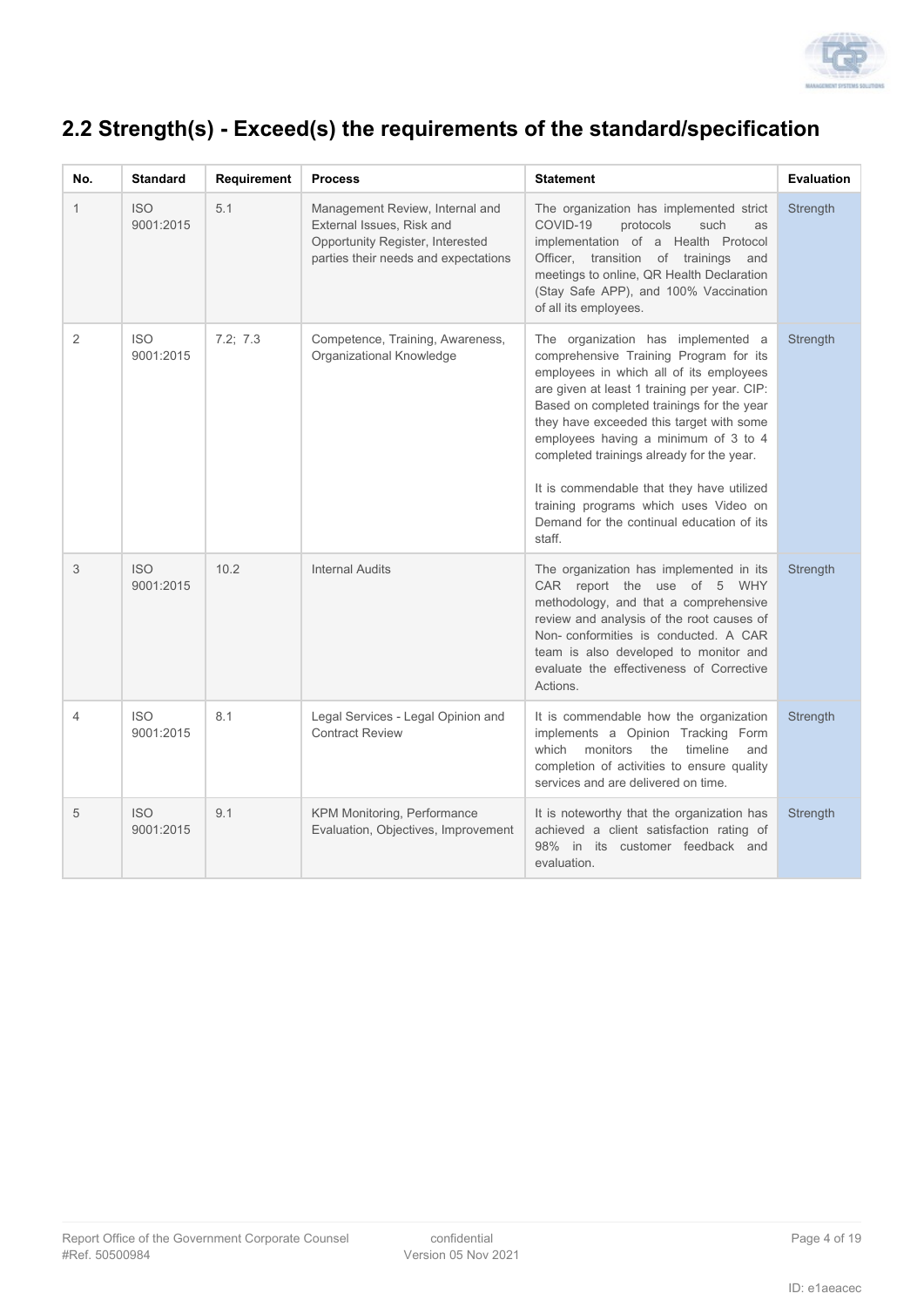

# **2.3 Opportunities for improvement and non-conformities**

nc = minor nonconformity, NC = Major nonconformity, OFI = Opportunity for improvement

| No. | <b>Standard</b>         | Requirement | <b>Process</b>                                               | <b>Statement</b>                                                                                                                                                                                                                                                                                                                                                                                                                 | <b>Evaluation</b> |
|-----|-------------------------|-------------|--------------------------------------------------------------|----------------------------------------------------------------------------------------------------------------------------------------------------------------------------------------------------------------------------------------------------------------------------------------------------------------------------------------------------------------------------------------------------------------------------------|-------------------|
| 1   | <b>ISO</b><br>9001:2015 | 7.2         | Competence, Training, Awareness,<br>Organizational Knowledge | The organization has established an on-<br>boarding / orientation program for its new<br>employees. May consider to develop<br>different sets of post examination test.                                                                                                                                                                                                                                                          | OFI               |
| 2   | <b>ISO</b><br>9001:2015 | 8.1         | Library                                                      | The organization has established a<br>System & Procedure Manual (Doc. No.<br>IMP-LIV-001), may consider to review the<br>requirements or guidelines for removal or<br>disposal of old and/or damaged books or<br>materials in the library.                                                                                                                                                                                       | OFI               |
| 3   | <b>ISO</b><br>9001:2015 | 8.4         | Purchasing/Procurement - Supply<br>and Property              | organization<br>The<br>has<br>established<br>Procurement of Goods and Services &<br>Common Supplies (INT-SUP-001), there<br>is an opportunity to review the process for<br>products which are non-confirming.                                                                                                                                                                                                                    | OFI               |
| 4   | <b>ISO</b><br>9001:2015 | 7.5         | <b>Control of Documented Information</b>                     | The organization has a well-established<br>Document control procedure, there is an<br>opportunity to include the revision history<br>incorporated in the Procedure manuals to<br>reflect changes in the document.<br>There is an opportunity for<br>the<br>organization to conduct document audit<br>with its document controllers to ensure all<br>documents are updated and obsolete<br>documents are removed from the system. | OFI               |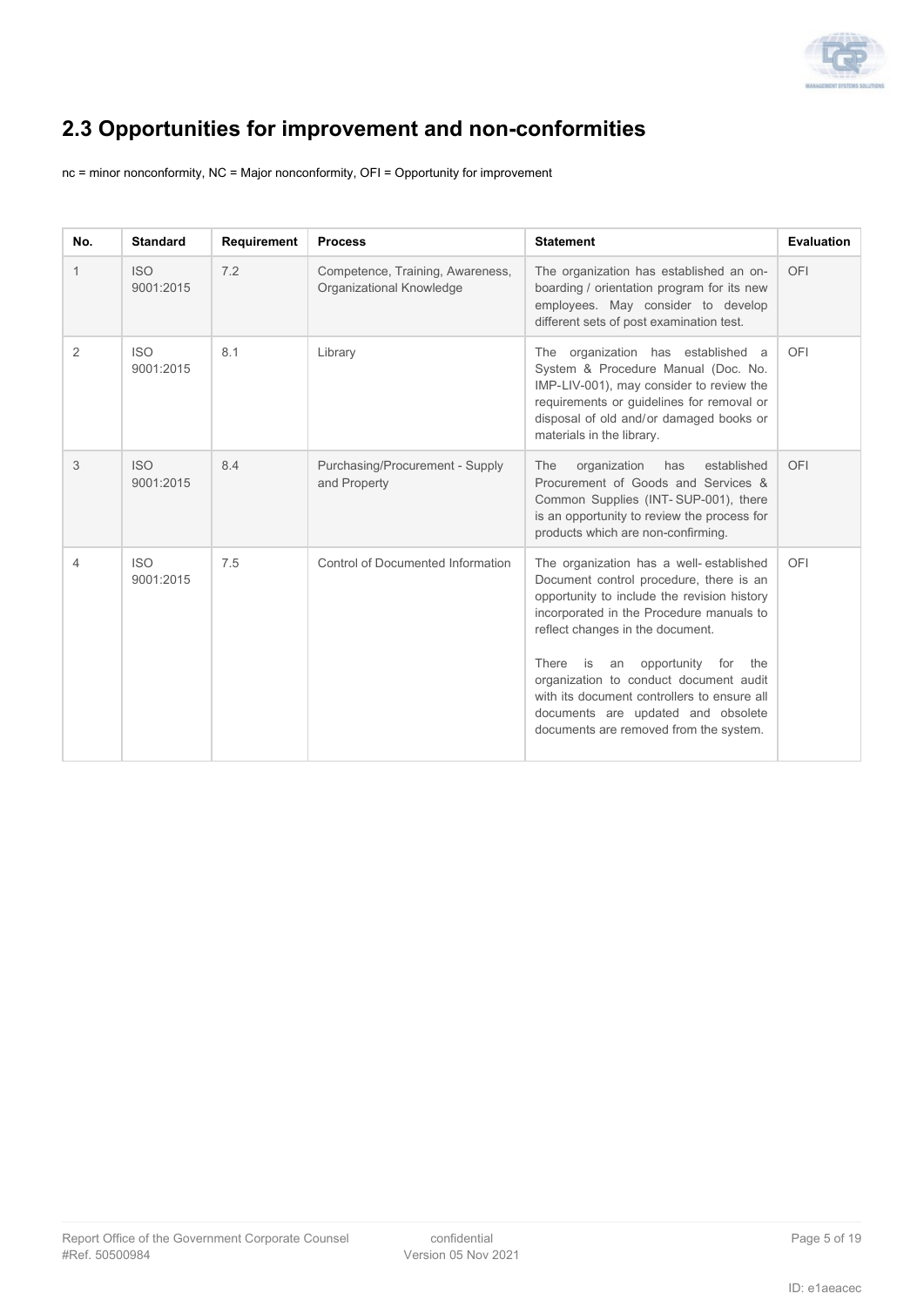

# **3. Evaluation of the management system**

### **3.1 Context of the organization**

|                                                                                                                                                                           | <b>NC</b> | nc | conf                      | str | not audited |
|---------------------------------------------------------------------------------------------------------------------------------------------------------------------------|-----------|----|---------------------------|-----|-------------|
| The organization has determined external and internal issues relevant to its purpose<br>and ability to achieve the intended outcome of its management system. (4.1)       |           |    | ×                         |     |             |
| The organization has determined relevant needs and expectations of interested<br>parties and determined which needs and expectations are compliance obligations.<br>(4.2) |           |    | ×                         |     |             |
| The organization has determined its management system scope considering<br>applicable issues, compliance obligations, boundaries, activities, and functions. (4.3)        |           |    | $\boldsymbol{\mathsf{x}}$ |     |             |
| For every process all standard requirements have been applied effectively<br>(inputs, outputs, criteria, indicators, resources, interaction, authority, risk). (4.4)      |           |    | ×                         |     |             |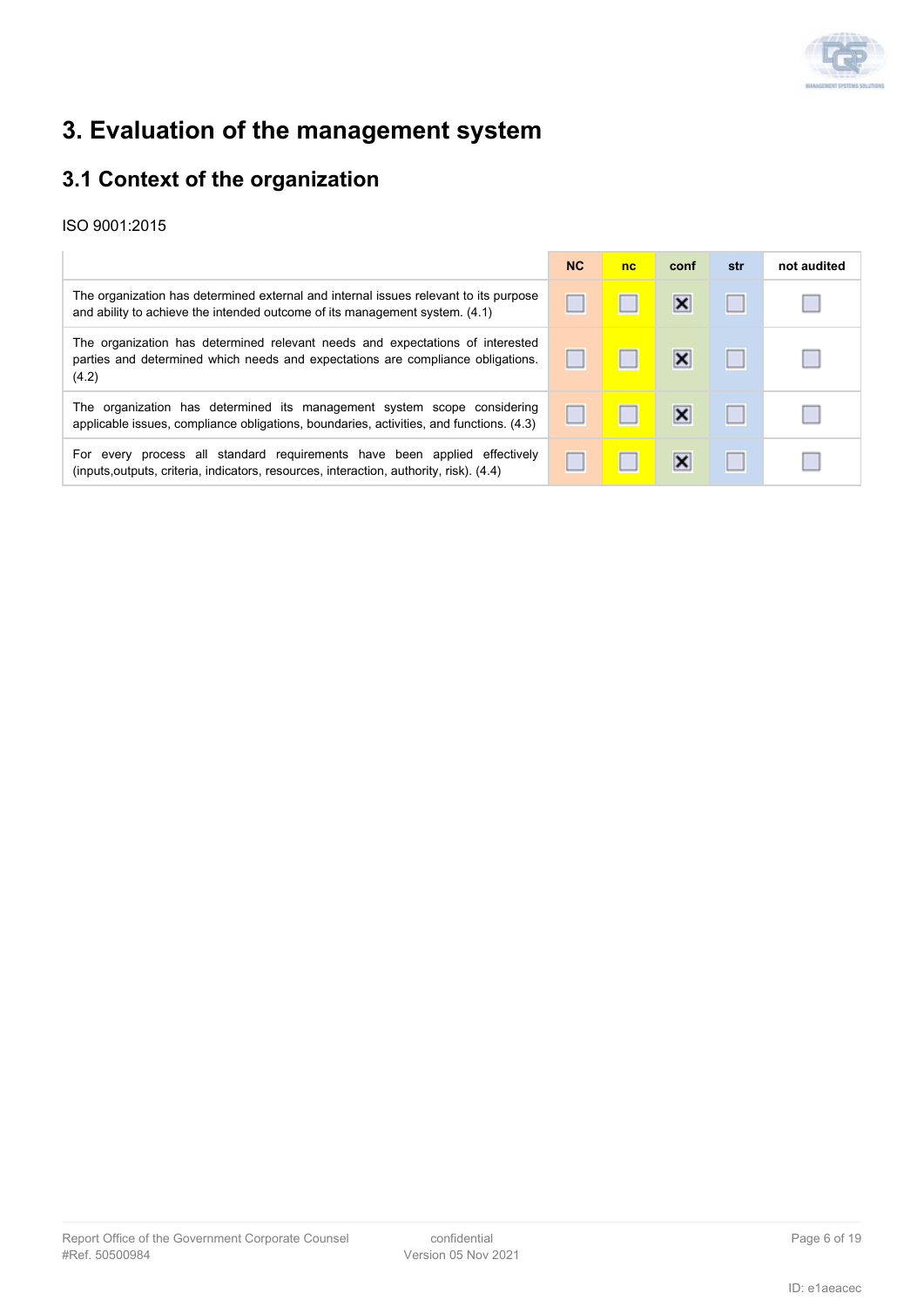

### **3.2 Leadership**

#### ISO 9001:2015

|                                                                                                                                                       | <b>NC</b> | nc | conf                      | str | not audited |
|-------------------------------------------------------------------------------------------------------------------------------------------------------|-----------|----|---------------------------|-----|-------------|
| Top management demonstrates leadership and commitment with respect to the<br>management system and take accountability for its effectiveness. (5.1)   |           |    |                           | ×   |             |
| The policy and objectives are established and understood; they are compatible with<br>context and strategic direction of the organization. (5.1, 5.2) |           |    | $\boldsymbol{\mathsf{x}}$ |     |             |
| Top management ensures customer focus, including awareness for requirements,<br>risks, opportunities and customer satisfaction. (5.1)                 |           |    | $\boldsymbol{\mathsf{x}}$ |     |             |
| Organizational roles, responsibilities and authorities are assigned, communicated,<br>understood and supported by top management. (5.3)               |           |    | ×                         |     |             |

The audited company's current quality policy is dated 11 Nov 2019.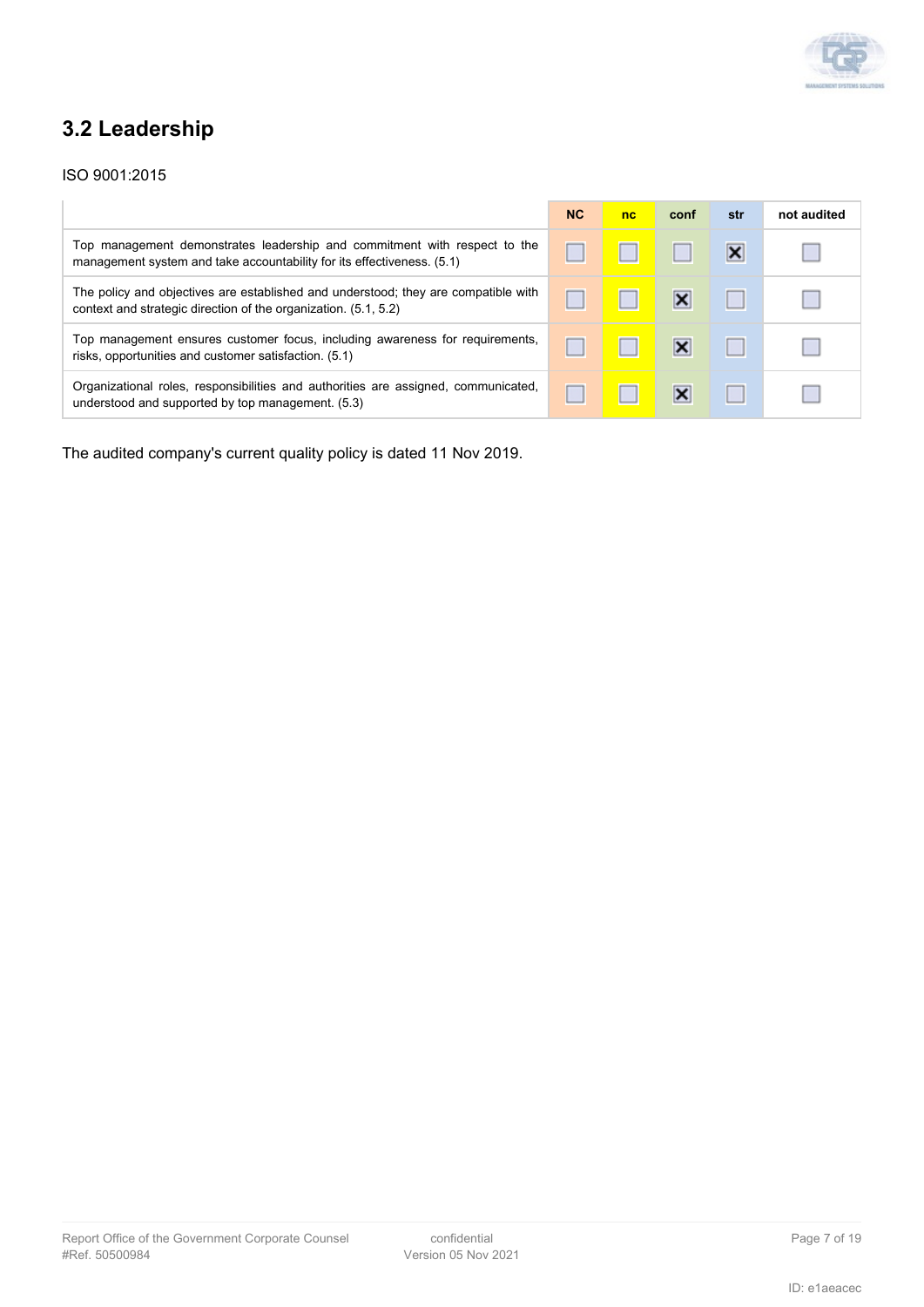

# **3.3 Planning**

|                                                                                                                                                                              | NC | nc | conf | str | not audited |
|------------------------------------------------------------------------------------------------------------------------------------------------------------------------------|----|----|------|-----|-------------|
| The organization has determined risks and opportunities considering interested<br>parties and scope of the management system. (6.1)                                          |    |    |      |     |             |
| The organization has determined and planned suitable actions to assure intended<br>outcomes, including compliance obligations to address risks and opportunities. (6.1)      |    |    |      |     |             |
| Objectives (measurable) have been established at all relevant functions, levels and<br>processes (and are being pursued). (6.2)                                              |    |    | ×    |     |             |
| Action planning to achieve quality objectives is deployed effectively, including the<br>need for change (who, when, what, how, resources, evaluation of results). (6.2, 6.3) |    |    | ×    |     |             |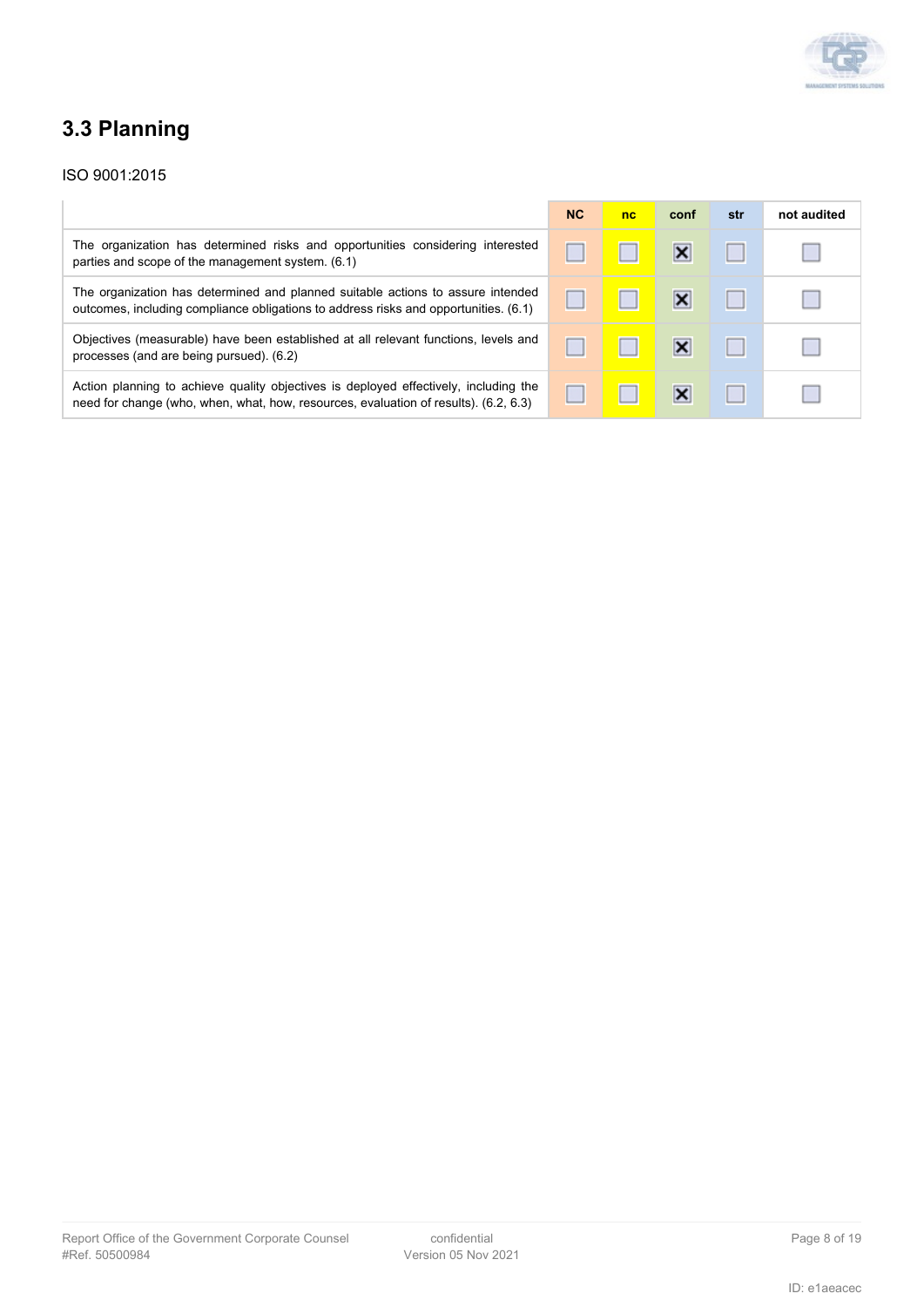

# **3.4 Support**

|                                                                                                                                                                                                                                                                                                                   | <b>NC</b> | nc | conf                    | str                     | not audited |
|-------------------------------------------------------------------------------------------------------------------------------------------------------------------------------------------------------------------------------------------------------------------------------------------------------------------|-----------|----|-------------------------|-------------------------|-------------|
| Necessary resources (people, infrastructure, organizational knowledge, environment<br>for the operation of processes) including monitoring and measuring resources are<br>determined and provided for the establishment, implementation, maintenance and<br>continual improvement of the management system. (7.1) |           |    | ×                       |                         |             |
| Necessary competence and awareness of personnel operating<br>under the<br>organization's control is ensured. (7.2, 7.3)                                                                                                                                                                                           |           |    |                         | $\overline{\mathsf{x}}$ |             |
| Effective internal and external communication is determined (who, how, what,<br>when). (7.4)                                                                                                                                                                                                                      |           |    | $\overline{\mathsf{x}}$ |                         |             |
| Documented information is determined, available, maintained and controlled,<br>ensuring effectivenes of the management system and its processes. (7.5)                                                                                                                                                            |           |    | ×                       |                         |             |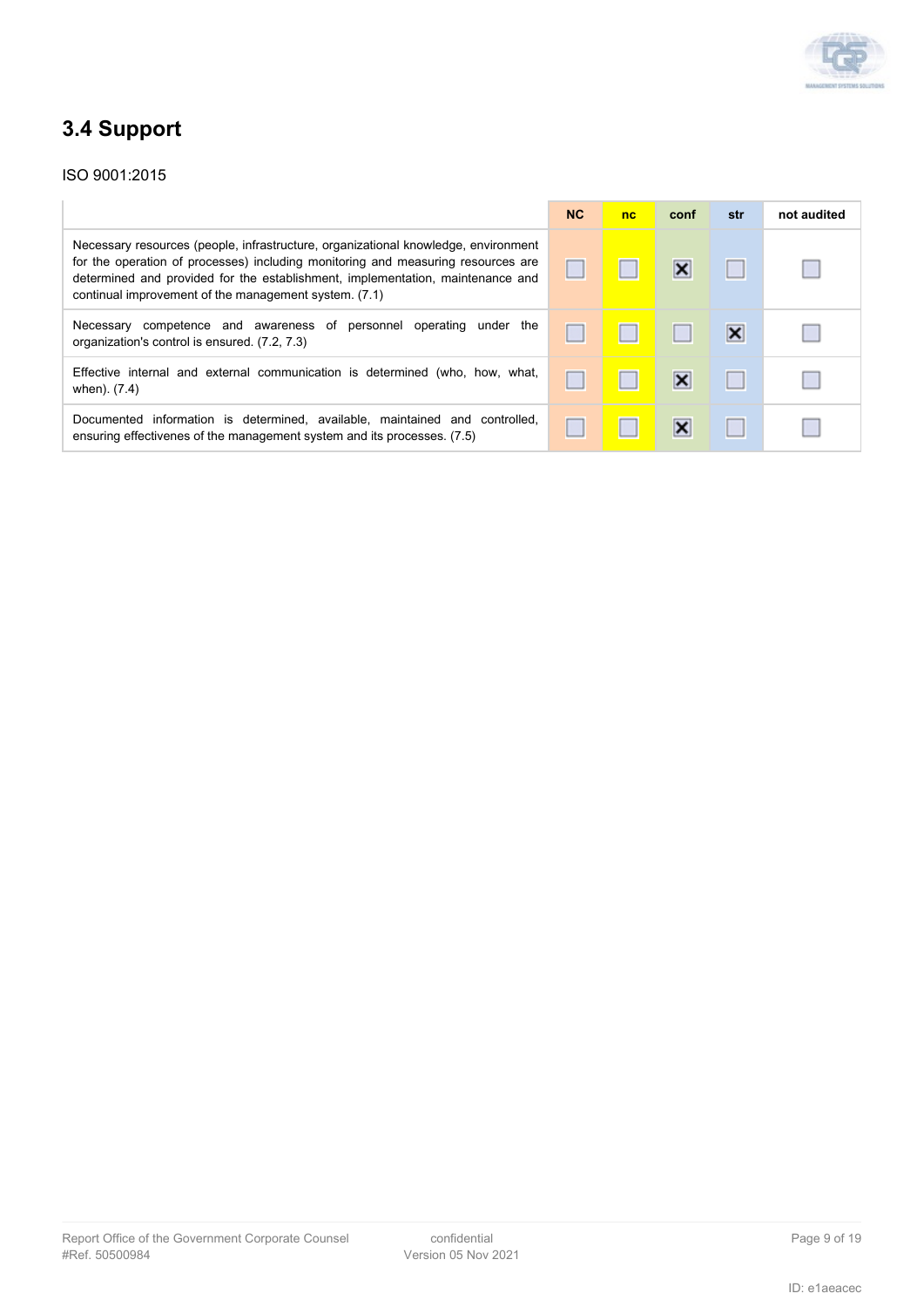

# **3.5 Operation**

# **a) Planning operation**

|                                                                                                                                                                                       | <b>NC</b> | nc | conf                      | str                     | not audited |
|---------------------------------------------------------------------------------------------------------------------------------------------------------------------------------------|-----------|----|---------------------------|-------------------------|-------------|
| All operational processes needed to meet product and service requirements,<br>including customer-specific requirements, are planned, implemented and controlled<br>effectively. (8.1) |           |    |                           | $\overline{\mathsf{x}}$ |             |
| Effective customer communication ensures that all relevant requirements related to<br>product and service are determined, reviewed and confirmed. (8.2)                               |           |    | $\boldsymbol{\mathsf{x}}$ |                         |             |
| The organization has established, implemented and maintains an effective design<br>and development process, ensuring subsequent provision of compliant product and<br>services. (8.3) |           |    |                           |                         |             |
| Externally provided processes, products and services are effectively controlled,<br>including selection and evaluation of external providers. (8.4)                                   |           |    | $\boldsymbol{\mathsf{x}}$ |                         |             |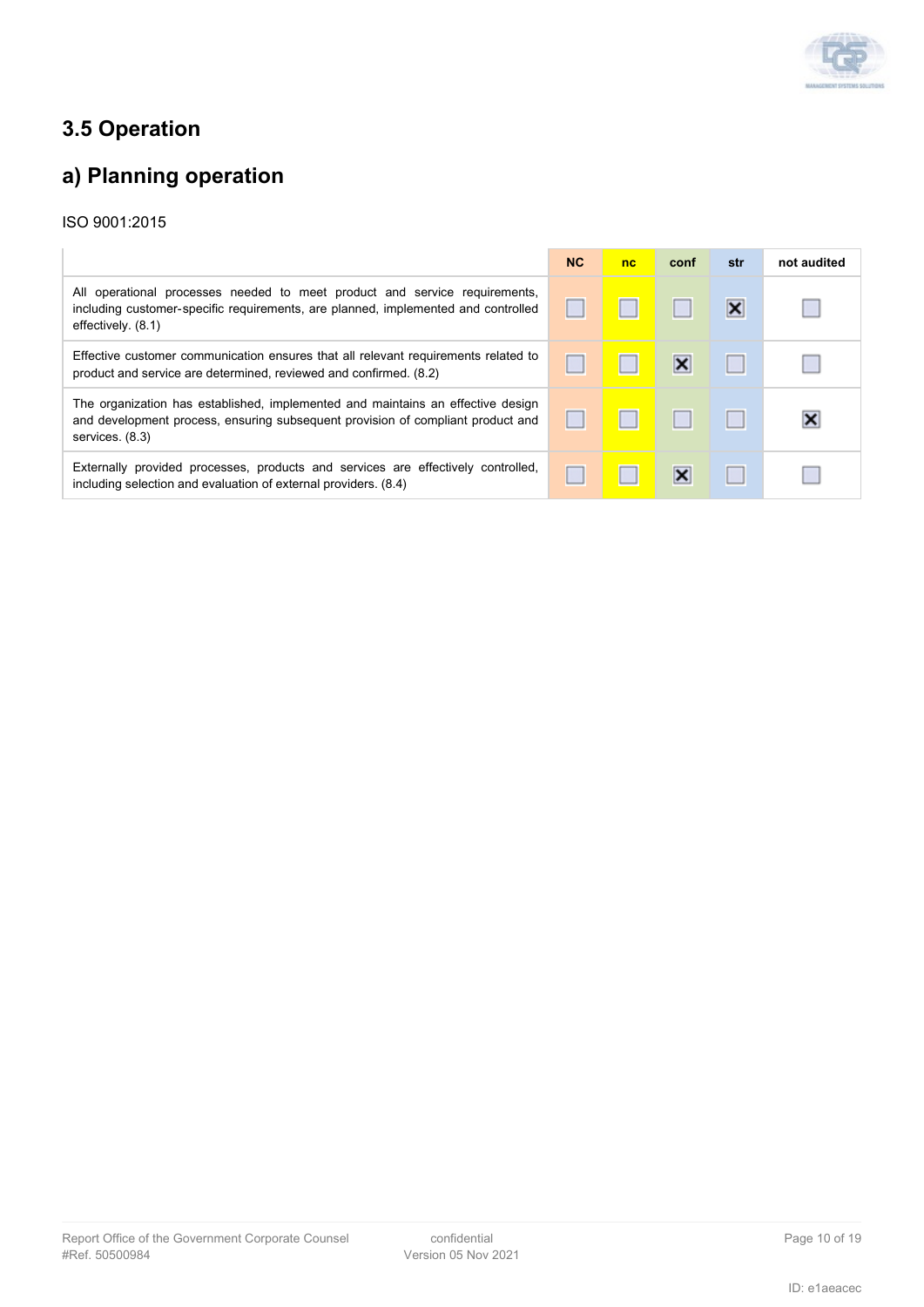

# **b) Controlling operation**

|                                                                                                                                                      | <b>NC</b> | nc | conf | str | not audited |
|------------------------------------------------------------------------------------------------------------------------------------------------------|-----------|----|------|-----|-------------|
| The organization has ensured controlled conditions for all production and service<br>provision operations, including post-delivery activities. (8.5) |           |    |      |     |             |
| Monitoring and measuring activities are suitable to support controlled conditions,<br>including prevention of human error. (8.5)                     |           |    |      |     |             |
| The organization ensures release of conforming product and service by planned<br>arrangements effectively. (8.6)                                     |           |    | ×    |     |             |
| Nonconforming process output is identified and controlled to prevent unintended use<br>or delivery. (8.7)                                            |           |    |      |     |             |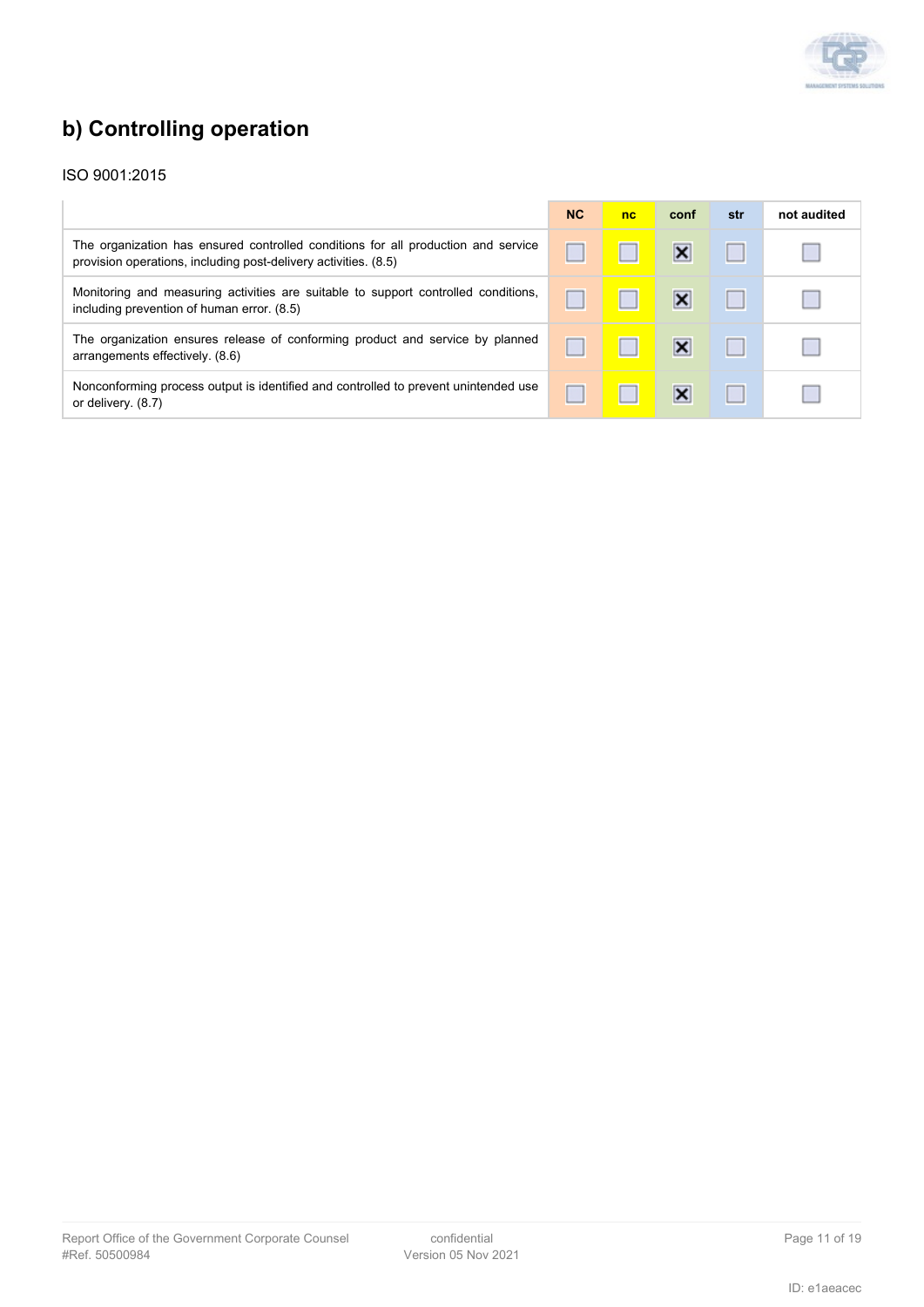

### **3.6 Performance evaluation**

#### ISO 9001:2015

|                                                                                                                                                                                                                    | <b>NC</b> | nc | conf | str                     | not audited |
|--------------------------------------------------------------------------------------------------------------------------------------------------------------------------------------------------------------------|-----------|----|------|-------------------------|-------------|
| The organization has determined adequate measuring and monitoring provisions to<br>evaluate performance and effectiveness of its management system, including<br>customer satisfaction. (9.1)                      |           |    |      | $\overline{\mathbf{x}}$ |             |
| The organization has determined and implemented processes needed to evaluate<br>fulfilment of its compliance obligations and maintains knowledge and understanding<br>of its compliance status. (9.1)              |           |    | ×    |                         |             |
| An internal audit program is planned and deployed effectively by competent<br>personnel, ensuring compliance and suitability of the management system. (9.2)                                                       |           |    | ×    |                         |             |
| Top management performs management review to ensure continuing suitability,<br>adequacy and effectiveness of its management system, including alignment with the<br>strategic direction of the organisation. (9.3) |           |    |      |                         |             |

The last management review was performed on 22 Oct 2021.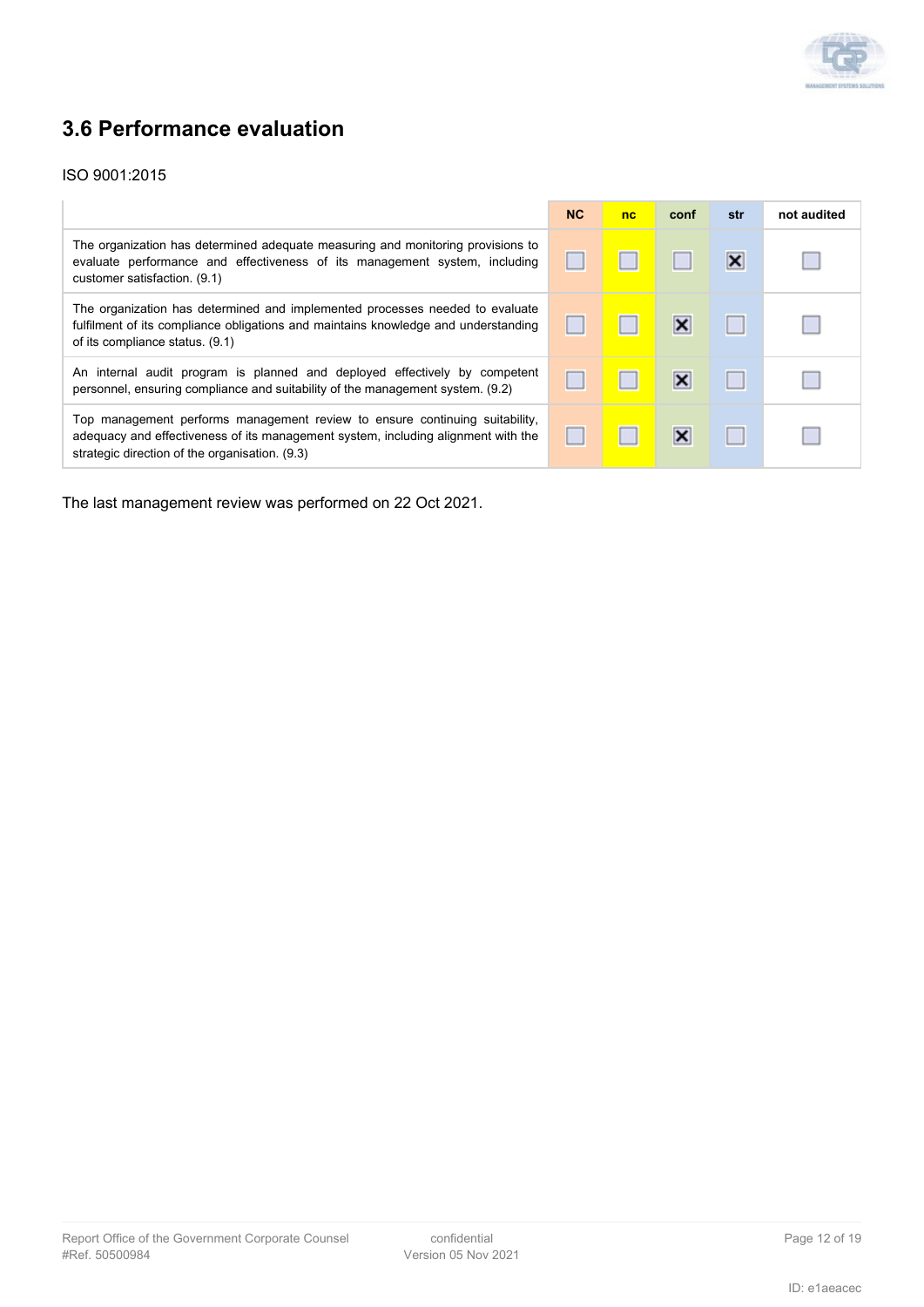

# **3.7 Improvement**

|                                                                                                                                                                                                 | NC | nc | conf                    | str                     | not audited |
|-------------------------------------------------------------------------------------------------------------------------------------------------------------------------------------------------|----|----|-------------------------|-------------------------|-------------|
| The organization determines and selects opportunities for improvement and<br>implements necessary actions to achieve the intended outcomes of its management<br>system. (10.1)                  |    |    | ×                       |                         |             |
| Complaints and improvement proposals are registered and treated effectively. (10.2)                                                                                                             |    |    |                         | $\overline{\mathsf{x}}$ |             |
| Corrective action is implemented effectively and appropriately, eliminating causes<br>for nonconformity with risk identification and evaluation of corrective action<br>effectiveness. (10.2)   |    |    | $\overline{\mathsf{x}}$ |                         |             |
| When nonconformities have occurred the organization has reacted to control and<br>provide correction. Defined corrective action from previous audit has been<br>implemented effectively. (10.2) |    |    | ×                       |                         |             |
| Considering the results from analysis, evaluation and management review, the<br>organization continually improves suitability, adequacy and effectiveness of its<br>management system. (10.3)   |    |    | ×                       |                         |             |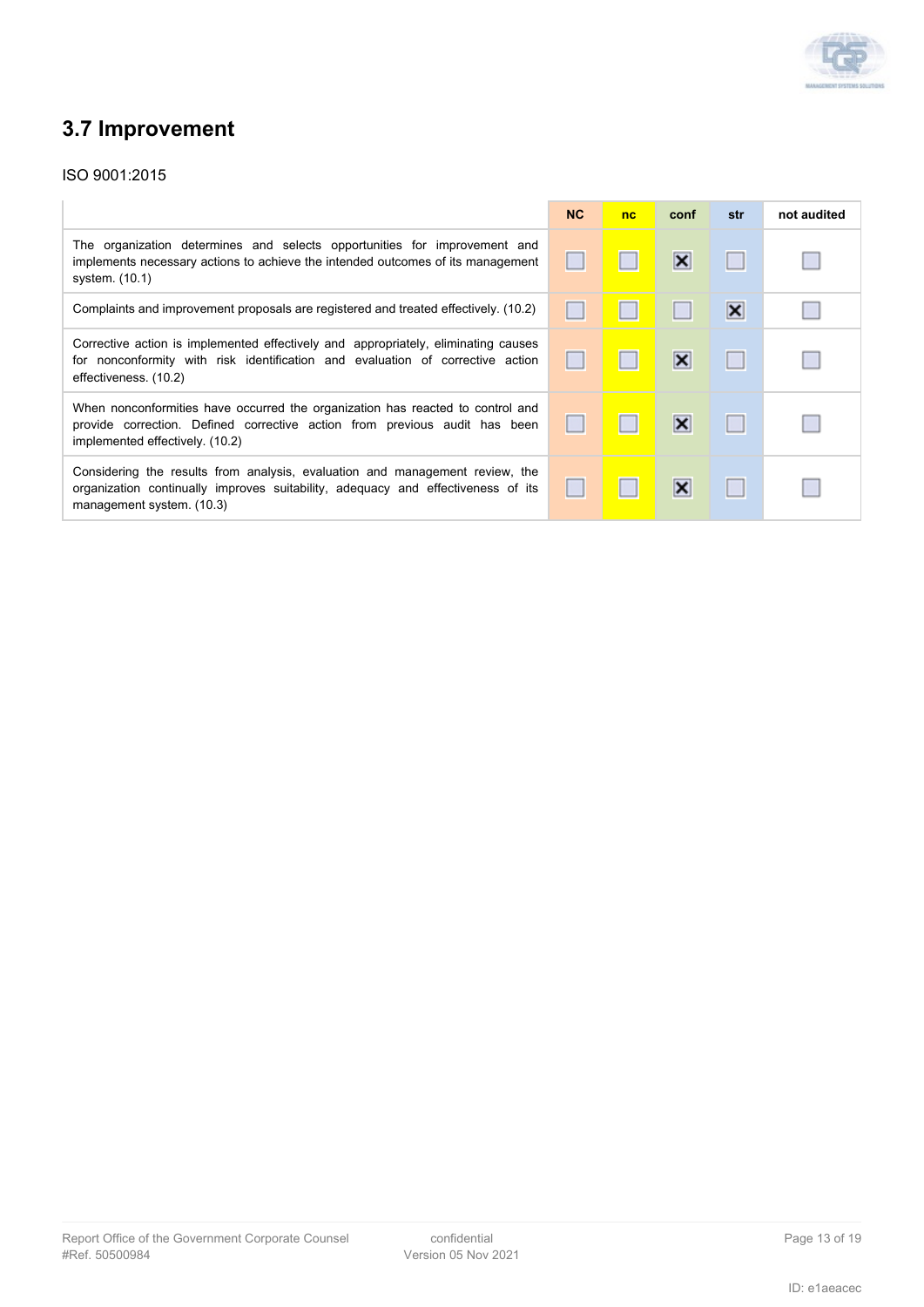

# **4. Further audit results**

### **4.1 Sampling bases for employees**

| Management personnel                   | 5  | thereof interviewed |    | $= 100\%$ |
|----------------------------------------|----|---------------------|----|-----------|
| Employees without management authority | 40 | thereof interviewed | 10 | $= 25%$   |
| Total employees                        | 45 | thereof interviewed | 15 | $= 33%$   |

Since time of audit planning, total number of employees has not changed.

### **4.2 Audited shifts**

Does the organization work in multiple shifts?  $\bigcirc$  Yes  $\bigcirc$  No Is any part of this audit based on remote auditing?  $\bigcirc$  Yes  $\bigcirc$  No

### **4.3 List of relevant processes**

| <b>Process:</b>                                                                                                                          | Performance indicator(s):                                                                                                                                                                                                                                                                                                                                                | <b>Remarks</b>                                                                     | <b>Audited</b> |
|------------------------------------------------------------------------------------------------------------------------------------------|--------------------------------------------------------------------------------------------------------------------------------------------------------------------------------------------------------------------------------------------------------------------------------------------------------------------------------------------------------------------------|------------------------------------------------------------------------------------|----------------|
| Management Review, Internal and<br>External Issues, Risk and Opportunity<br>Register, Interested parties their needs<br>and expectations | Number of open and closed items<br>based on the previous management<br>review meeting, internal audit results,<br>customer satisfaction, customer<br>complaints and feedback,<br>nonconformities and corrective actions.<br>performance of external providers,<br>effectiveness of actions taken to<br>address risks and opportunities,<br>opportunities for improvement | Targets are achieved and reported to<br>Top Management for review and<br>approval. | yes            |
| <b>KPM Monitoring, Performance</b><br>Evaluation, Objectives, Improvement                                                                | Number of open and closed items<br>based on the key performance results,<br>process performance and conformity of<br>products and services, quality<br>objectives, opportunities for<br>improvement                                                                                                                                                                      | Targets are achieved and reported to<br>Top Management for review and<br>approval. | yes            |
| <b>Internal Audits</b>                                                                                                                   | Number of findings noted during the<br>internal audit, Classification of Findings<br>(Major, Minor, OFI), Number of closed<br>audit findings,                                                                                                                                                                                                                            | Targets are achieved and reported to<br>Top Management for review and<br>approval. | yes            |
| <b>Control of Documented Information</b>                                                                                                 | Number of Documented information<br>processed                                                                                                                                                                                                                                                                                                                            | Targets are achieved and reported to<br>Top Management for review and<br>approval. | yes            |
| Competence, Training, Awareness,<br>Organizational Knowledge                                                                             | Number of trainings conducted per<br>year                                                                                                                                                                                                                                                                                                                                | Targets are achieved and reported to<br>Top Management for review and<br>approval. | yes            |
| Personnel                                                                                                                                | Provide OGCC with competent human<br>resource and ensure continual<br>improvement by providing training and<br>development program                                                                                                                                                                                                                                       | Targets are achieved and reported to<br>Top Management for review and<br>approval. | yes            |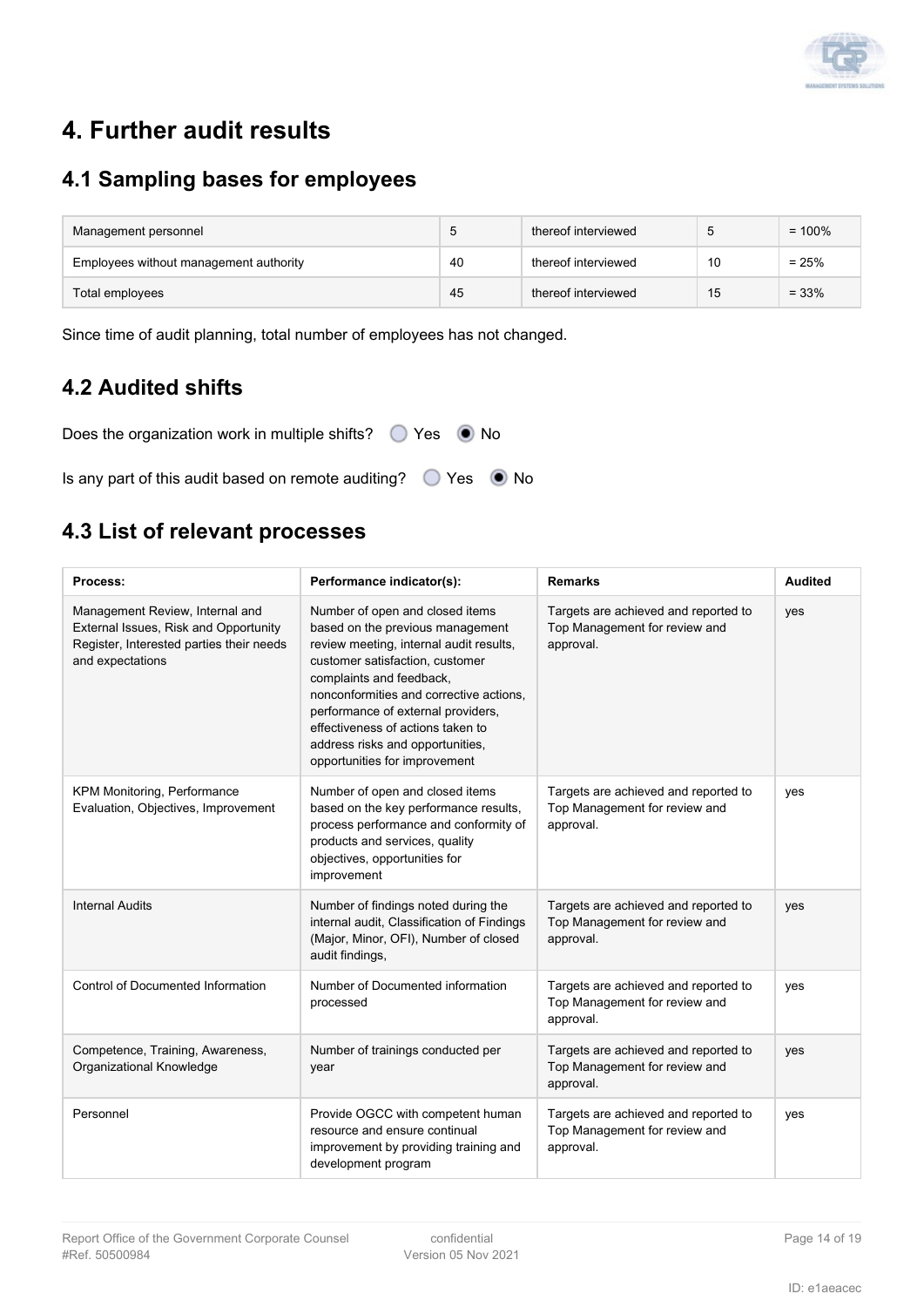

| Process:                                                     | Performance indicator(s):                                                                                                                                                                                             | <b>Remarks</b>                                                                     | <b>Audited</b> |
|--------------------------------------------------------------|-----------------------------------------------------------------------------------------------------------------------------------------------------------------------------------------------------------------------|------------------------------------------------------------------------------------|----------------|
| Cashier                                                      | Submit cash receipts record to COA on<br>the 4th day of the following month                                                                                                                                           | Targets are achieved and reported to<br>Top Management for review and<br>approval. | yes            |
| Accounting                                                   | Submit Check Disbursement Record to<br>COA on the 24th day of the following<br>month.                                                                                                                                 | Targets are achieved and reported to<br>Top Management for review and<br>approval. | yes            |
| Purchasing/Procurement - Supply and<br>Property              | Ensure adequate availability of<br>supplies, materials, equipment,<br>furniture and fixtures in accordance to<br>General Procurement Law. Ensure<br>conduct of repair and maintenance of<br>properties and equipment. | Targets are achieved and reported to<br>Top Management for review and<br>approval. | yes            |
| Legal Services - Legal Opinion and<br><b>Contract Review</b> | Transmitted reviewed contracts and<br>rendering legal opinion to the<br>requesting party 20 working days after<br>request.                                                                                            | Targets are achieved and reported to<br>Top Management for review and<br>approval. | yes            |
| Records Management                                           | Records and Archives Manual                                                                                                                                                                                           | Targets are achieved and reported to<br>Top Management for review and<br>approval. | yes            |
| Library                                                      | Learning resources available is<br>effectively being monitored                                                                                                                                                        | Targets are achieved and reported to<br>Top Management for review and<br>approval. | yes            |

### **4.4 Further locations of certificate scope**

None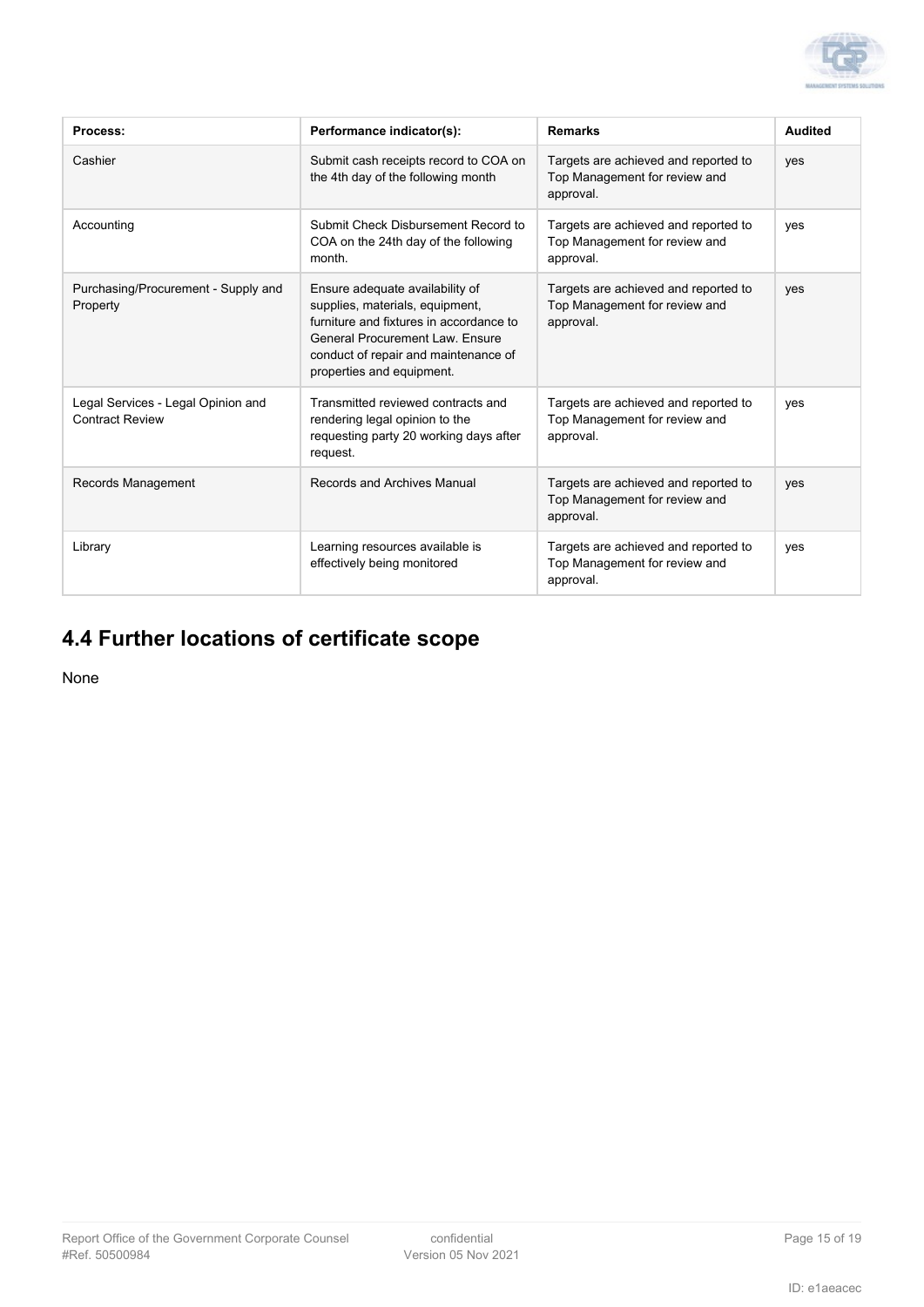

## **5. Next steps**

### **5.1 Process to resolve nonconformities / findings**

No nonconformities were identified.

### **5.2 Next regular audit planning**

| Type of audit:                                                                               | <b>Recertification Audit</b>                                                                                                                                                                                                                      |
|----------------------------------------------------------------------------------------------|---------------------------------------------------------------------------------------------------------------------------------------------------------------------------------------------------------------------------------------------------|
| Planned date for next audit:<br>(non-binding estimate of audit days)                         | 12 Jul 2022 - 13 Jul 2022<br>(week or month, if appropriate)<br>For ISO $9001:2015: 3$ audit day(s) in total, performed by<br>2 auditor(s). For applicable standards calculated as<br>100% value of IAF mandatory document for audit<br>duration. |
| The estimated amount of time for verification of action<br>plans for the next audit/year is: | N/A                                                                                                                                                                                                                                               |
| Main emphasis will be on the following subjects:                                             | Competence, Documented Information, Procurement,<br>Library and all relevant clauses of ISO 9001:2015<br>standard.                                                                                                                                |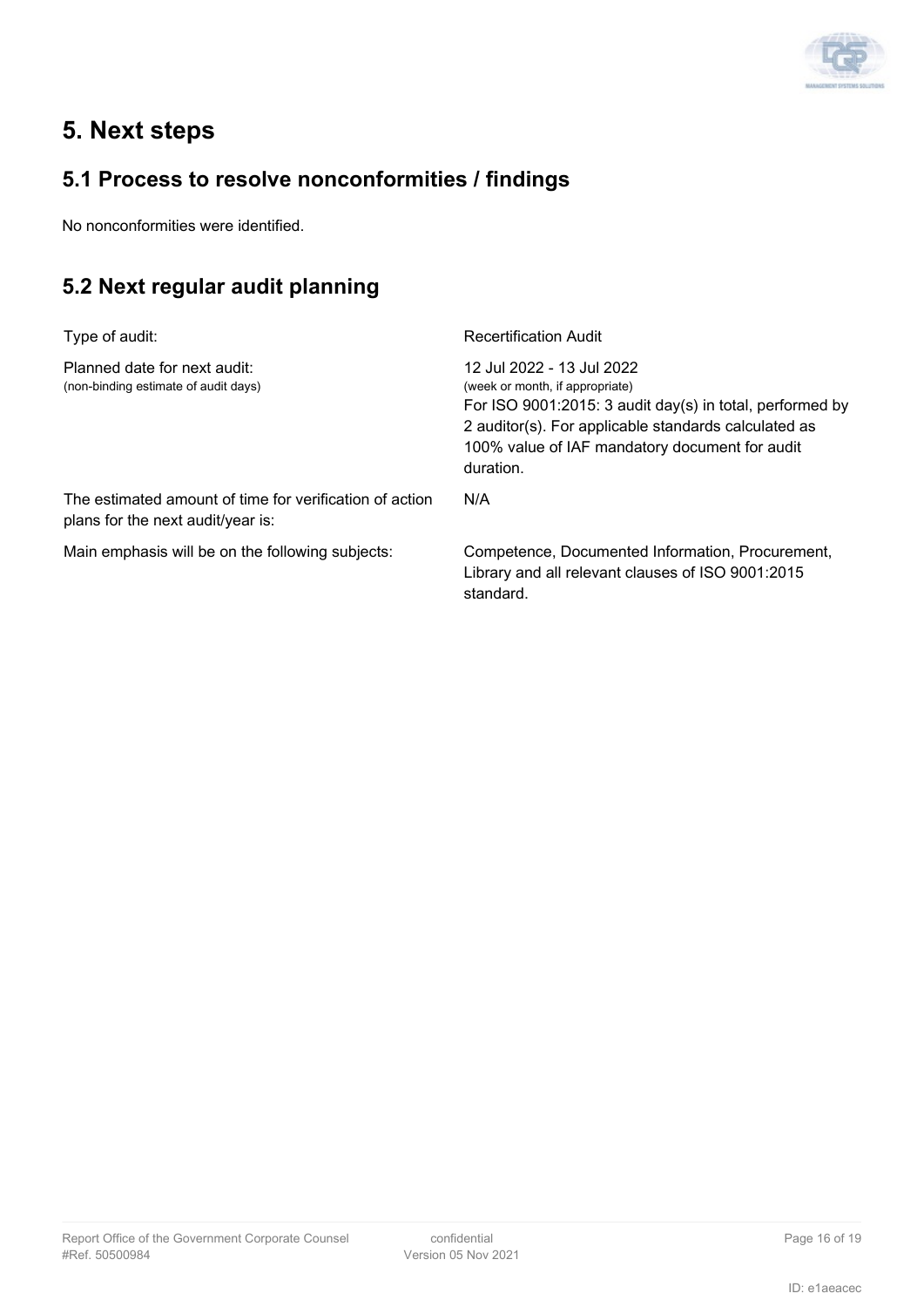

# **6. Audit and Certification Data**

### **6.1 Certification data**

Current scope of certification/registration ISO 9001:2015:

Provision of Contract Review and Rendering of Legal Opinion

Primary IAF / EA code EAC36

### **6.2 Certificate, logos and their use**

X The symbols and logos of DQS, the accreditation bodies and IQNet are being used appropriately

### **6.3 Changes, identified during the audit**

Basic data changes identified during the audit (if applicable) are incorporated into the audit report and are automatically transmitted to DQS.

Please remember to inform DQS immediately of any significant changes to your management system. We will analyse the changes and inform you about the possible impact to your certification.

### **6.4 Fulfillment of audit objectives and audit schedule**

 $\mathsf{\overline{X}}$  Audit objectives and audit schedule were fulfilled without changes.

### **6.5 Audit data**

| Name of the organisation(client):           | Office of the Government Corporate Counsel                                                                 |  |
|---------------------------------------------|------------------------------------------------------------------------------------------------------------|--|
| Division                                    |                                                                                                            |  |
| Main address:                               | 3rd Floor MWSS Administration Building, Katipunan Road,<br>Matandang Balara, 1119 Quezon City, Philippines |  |
| Ref. No.:                                   | 50500984                                                                                                   |  |
| Audit type:                                 | 2. Surveillance Audit                                                                                      |  |
| Surveillance frequency (mth):               | 12                                                                                                         |  |
| Date of audit:                              | 05 Nov 2021 to 05 Nov 2021                                                                                 |  |
| Total number of audit days:                 | 1                                                                                                          |  |
| Date of previous stage2 / initial audit:    | to                                                                                                         |  |
| Exclusions, if applicable:                  | Design                                                                                                     |  |
| Total number of employees of ref.no. above: | 45                                                                                                         |  |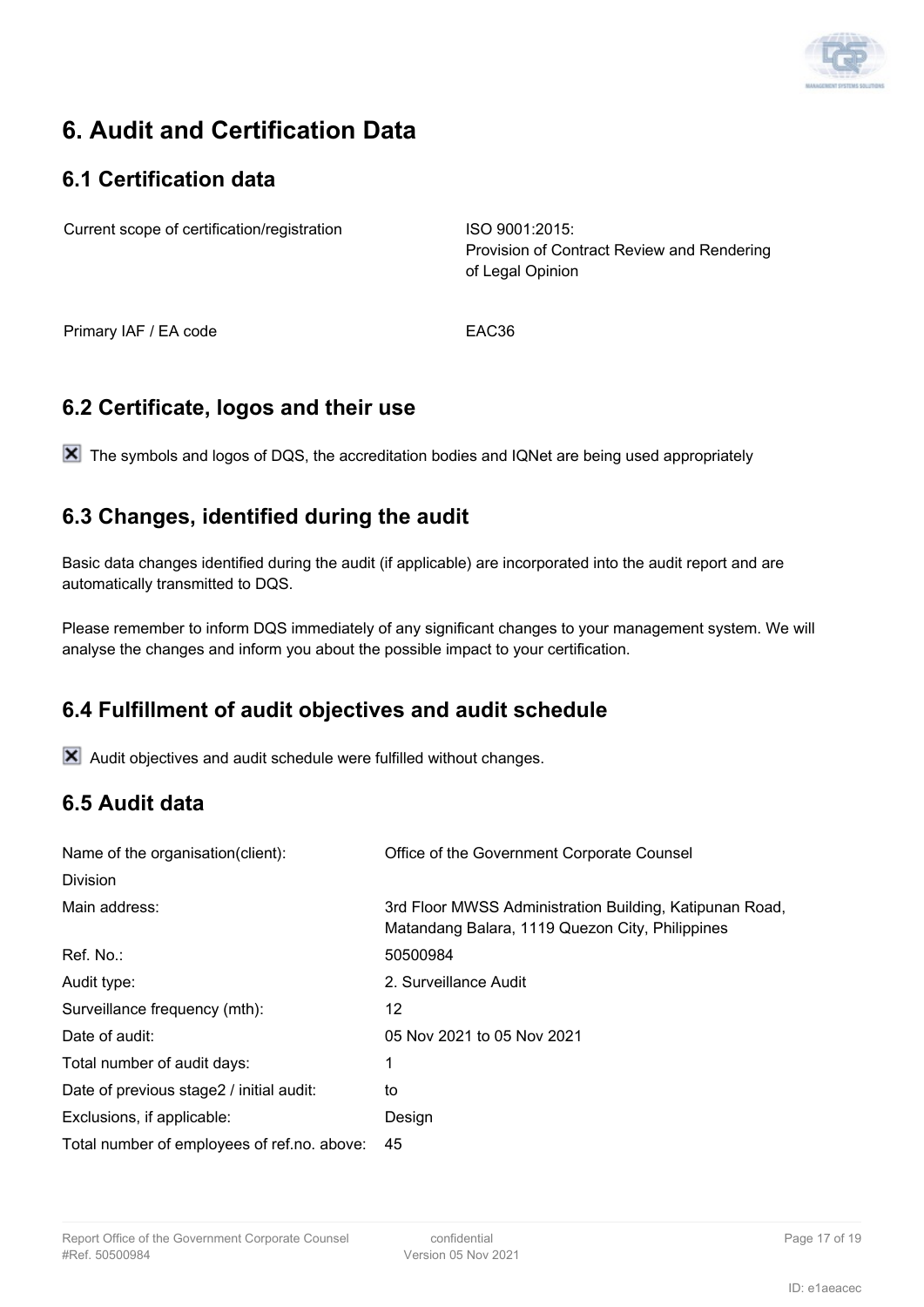

### **6.6 Contact data**

| Top management:                       | <b>Bel Derayunan</b>          |  |
|---------------------------------------|-------------------------------|--|
| Telephone:                            |                               |  |
| E-Mail:                               | recderayunan@gmail.com        |  |
|                                       |                               |  |
| Management Representative:            | Rhoda Daet                    |  |
| Telephone:                            |                               |  |
| E-Mail:                               | rhodadaet@ogcc.gov.ph         |  |
| Lead-Auditor:                         | Jenny Barachina               |  |
| Audit days:                           | 1.00                          |  |
| Telephone:                            |                               |  |
| E-Mail:                               | jenny.barachina@dqs-phils.org |  |
| Expert:                               | Umalab Tadina                 |  |
| Audit days:                           | 0.00                          |  |
| Telephone:                            | 0927-764-1170                 |  |
| E-Mail:                               | umalab.tadina@dqs-phils.org   |  |
|                                       |                               |  |
| DQS Customer service person:          | Romeo Zamora                  |  |
| Telephone:                            | (0917) 821-1148               |  |
| E-Mail:                               | romeo.zamora@dqs-phils.org    |  |
| Report last version date: 09 Nov 2021 |                               |  |

Lead Auditor: Jenny Barachina

This report was provided to the management of the audited organization on 05 Nov 2021  $\Box$ by personal handover  $\overline{\mathbf{X}}$  electronically  $\Box$  by other means (please specify)